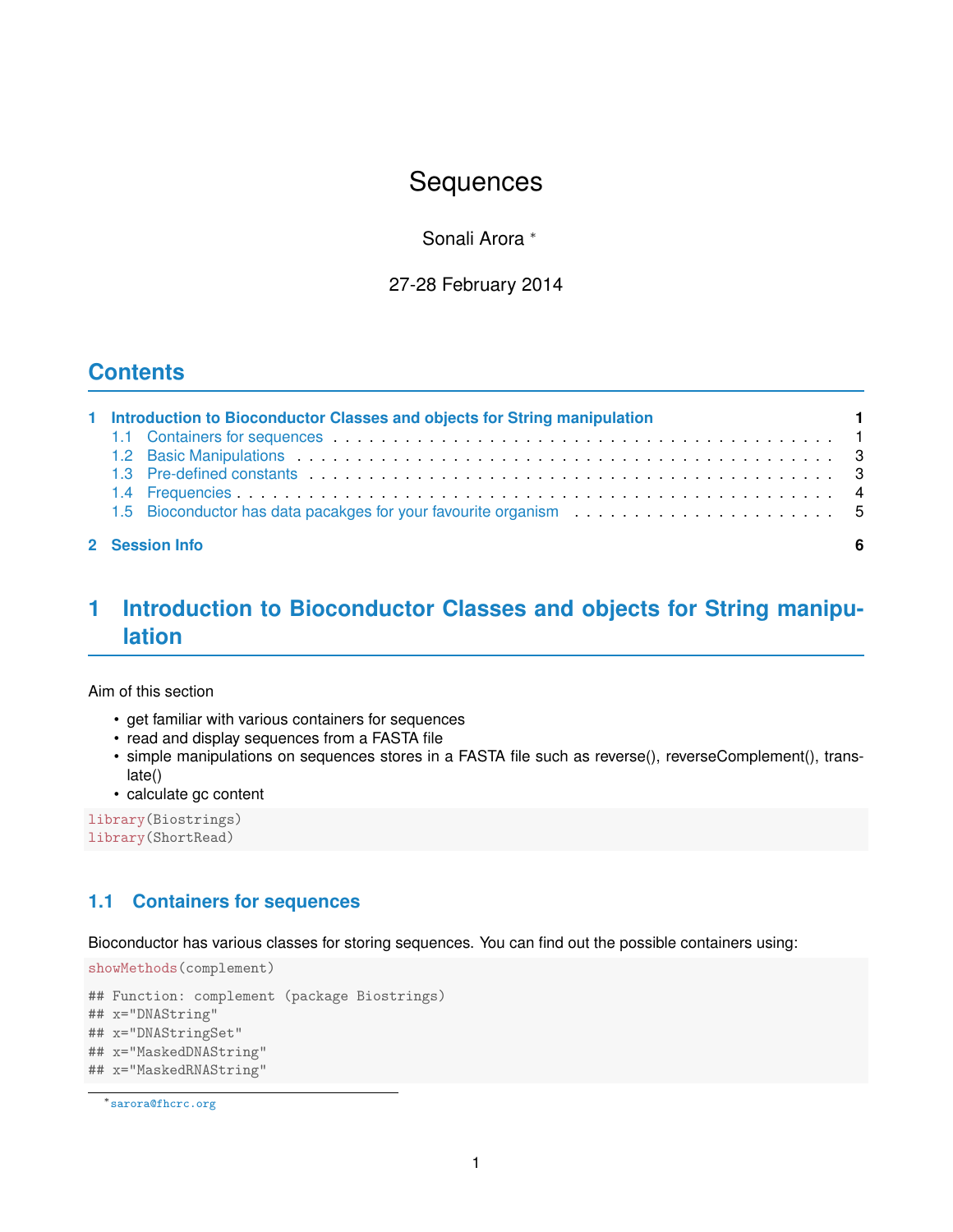## x="RNAString" ## x="RNAStringSet" ## x="XStringViews"

#### A quick example for each of them is:

```
b <- BString("I store any set of characters!" )
d <- DNAString("GCATAT-TAC") # Creates DNAString object.
r <- RNAString("GCAUAU-UAC") # Creates RNAString object.
r <- RNAString(d) # Converts d into RNAString object.
p <- AAString("HCWYHH")
```
Lets look at how you can use these on a daily basis:

# making the output more understandable.

You're studying Breast Cancer genes -BRCA1 and BRCA2 - Inherited mutations in BRCA1 and BRCA2, confer increased lifetime risk of developing breast or ovarian cancer

We want to do the following:

For BRCA1: We can learn more about the gene at - <http://www.ncbi.nlm.nih.gov/gene/672> We can download the FASTA sequence as a file at: [http://www.ncbi.nlm.nih.gov/nuccore/NC\\_000017.11?report=fasta&from=](http://www.ncbi.nlm.nih.gov/nuccore/NC_000017.11?report=fasta&from=43032116&to=43137660&strand=true) [43032116&to=43137660&strand=true](http://www.ncbi.nlm.nih.gov/nuccore/NC_000017.11?report=fasta&from=43032116&to=43137660&strand=true)

Similarly, for BRCA2 , We can learn more about the gene at <http://www.ncbi.nlm.nih.gov/gene/675> we can get the FASTA sequence from : [http://www.ncbi.nlm.nih.gov/nuccore/NC\\_000013.11?report=fasta&from=](http://www.ncbi.nlm.nih.gov/nuccore/NC_000013.11?report=fasta&from=32302850&to=32412300) [32302850&to=32412300](http://www.ncbi.nlm.nih.gov/nuccore/NC_000013.11?report=fasta&from=32302850&to=32412300)

These files are already saved for you and you can access them using

```
fls <- list.files(system.file("extdata", package="BiocIntro"),
                  pattern =".txt",full=TRUE)
fls
## [1] "/tmp/RtmpKcoIsX/Rinst2338456f7a12/BiocIntro/extdata/brca1_cds.txt"
## [2] "/tmp/RtmpKcoIsX/Rinst2338456f7a12/BiocIntro/extdata/brca2_cds.txt"
```
So lets begin by reading them into an R session using DNAStringSet, a container for storing DNAString objects. For this we use the readFASTA from the ShortReads package in Biocondcutor. readFasta reads all FASTA-formated files stored in fls. It returns a DNAStringSet containing sequences and qualities contained in the given file. We will then use sread from the ShortRead package to create a DNAStringSet and diaply the sequence for one of the genes in a nice, user fiendly format.

```
#Approach- 1
# read in the FATSA file
seq <- readFasta(fls)
##Lets create a DNAStringSet which is a container for storing a set of DNAString
dna <- sread(seq)
#Approach-2
dna <- readDNAStringSet(fls)
# let us look at the first DNAString, brca1 stored at [1]
# This [[]] operation converts a DNAStringSet to DNAString
brca1 \leftarrow dna [[1]]
brca2 \leq - \text{dna} [2]]
```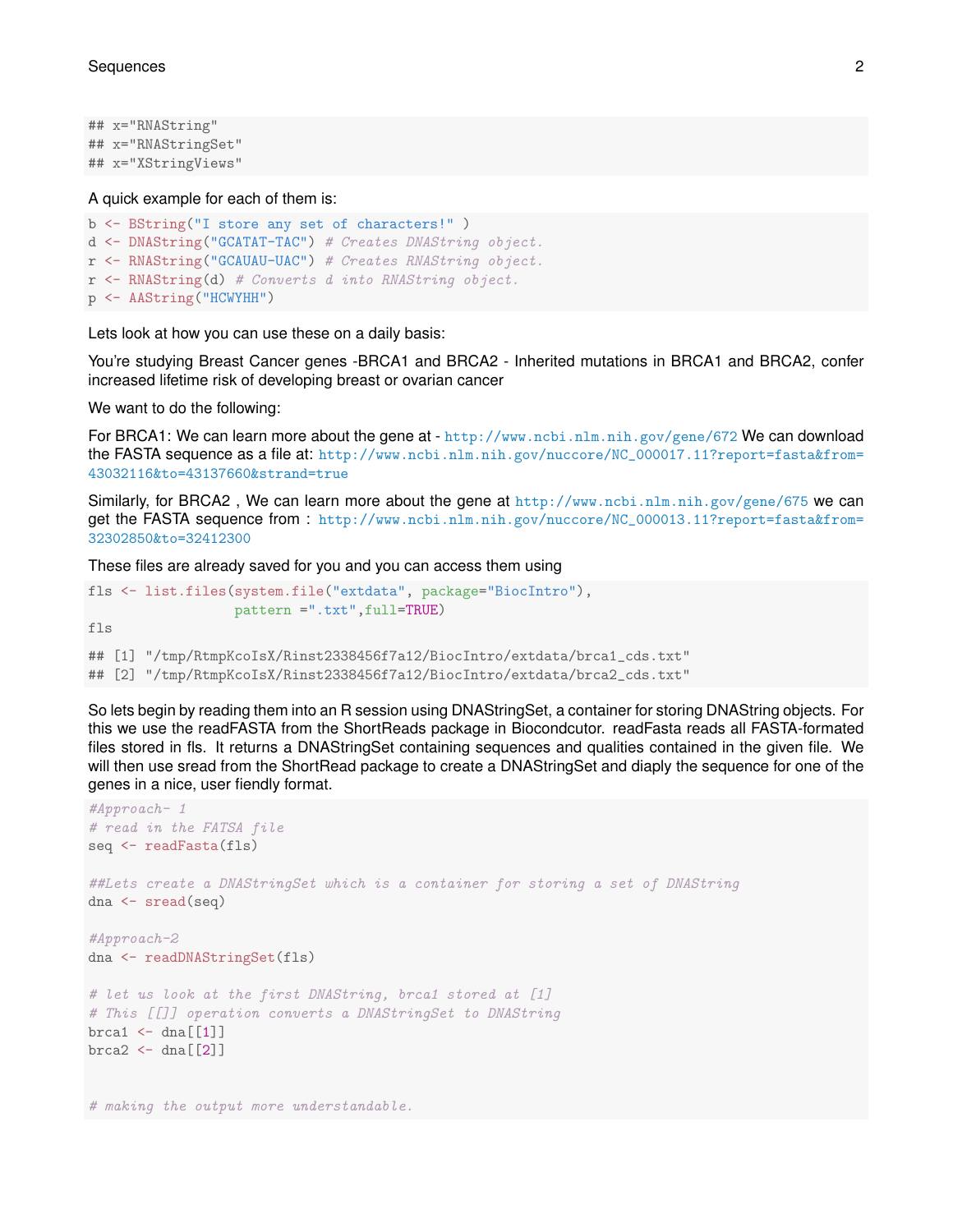```
# A sequence in FASTA format is represented as a series of lines, each of which
# usually do not exceed 80 characters.
successiveViews(brca1, width=rep(50,length(dna[[1]])/50+1))
## Views on a 5592-letter DNAString subject
## subject: ATGGATTTATCTGCTCTTCGCGTTGAAGAAGTACAAAAT...ACCTACCTGATACCCCAGATCCCCCACAGCCACTACTGA
## views:
## start end width
## [1] 1 50 50 [ATGGATTTATCTGCTCTTCGCGTTGAAGAAGTACAAAATGTCATTAATGC]
## [2] 51 100 50 [TATGCAGAAAATCTTAGAGTGTCCCATCTGTCTGGAGTTGATCAAGGAAC]
## [3] 101 150 50 [CTGTCTCCACAAAGTGTGACCACATATTTTGCAAATTTTGCATGCTGAAA]
## [4] 151 200 50 [CTTCTCAACCAGAAGAAAGGGCCTTCACAGTGTCCTTTATGTAAGAATGA]
## [5] 201 250 50 [TATAACCAAAAGGAGCCTACAAGAAAGTACGAGATTTAGTCAACTTGTTG]
## .... ... ... ... ... ...
## [108] 5351 5400 50 [TACAGCTGTGTGGTGCTTCTGTGGTGAAGGAGCTTTCATCATTCACCCTT]
## [109] 5401 5450 50 [GGCACAGGTGTCCACCCAATTGTGGTTGTGCAGCCAGATGCCTGGACAGA]
## [110] 5451 5500 50 [GGACAATGGCTTCCATGCAATTGGGCAGATGTGTGAGGCACCTGTGGTGA]
## [111] 5501 5550 50 [CCCGAGAGTGGGTGTTGGACAGTGTAGCACTCTACCAGTGCCAGGAGCTG]
## [112] 5551 5600 50 [GACACCTACCTGATACCCCAGATCCCCCAGAGCCACTACTGA
```
By default we show only the top 5 and last 5 in a given View. But we can set options(showHeadLines=Inf) to display everything

```
options(showHeadLines=Inf)
successiveViews(brca1, width=rep(50,length(dna[[1]])/50+1))
```
## <span id="page-2-0"></span>**1.2 Basic Manipulations**

### **Exercise:1**

a) Create the complement, the reverse and the reverse and complement sequences for brca1

```
reverse(brca1)
## 5592-letter "DNAString" instance
## seq: AGTCATCACCGACACCCCCTAGACCCCATAGTCCATCCACA...TGTAAAACATGAAGAAGTTGCGCTTCTCGTCTATTTAGGTA
complement(brca1)
## 5592-letter "DNAString" instance
```

```
## seq: TACCTAAATAGACGAGAAGCGCAACTTCTTCATGTTTTACA...TGTGGATGGACTATGGGGTCTAGGGGGTGTCGGTGATGACT
```
reverseComplement(brca1)

```
## 5592-letter "DNAString" instance
## seq: TCAGTAGTGGCTGTGGGGGATCTGGGGTATCAGGTAGGTGT...ACATTTTGTACTTCTTCAACGCGAAGAGCAGATAAATCCAT
```
#### b) Translate your random DNA sequences into proteins.

```
translate(brca1)
## 1864-letter "AAString" instance
## seq: MDLSALRVEEVQNVINAMQKILECPICLELIKEPVSTKCDH...IGQMCEAPVVTREWVLDSVALYQCQELDTYLIPQIPHSHY*
```
## <span id="page-2-1"></span>**1.3 Pre-defined constants**

Bioconductor also has some predefined constants which you can use.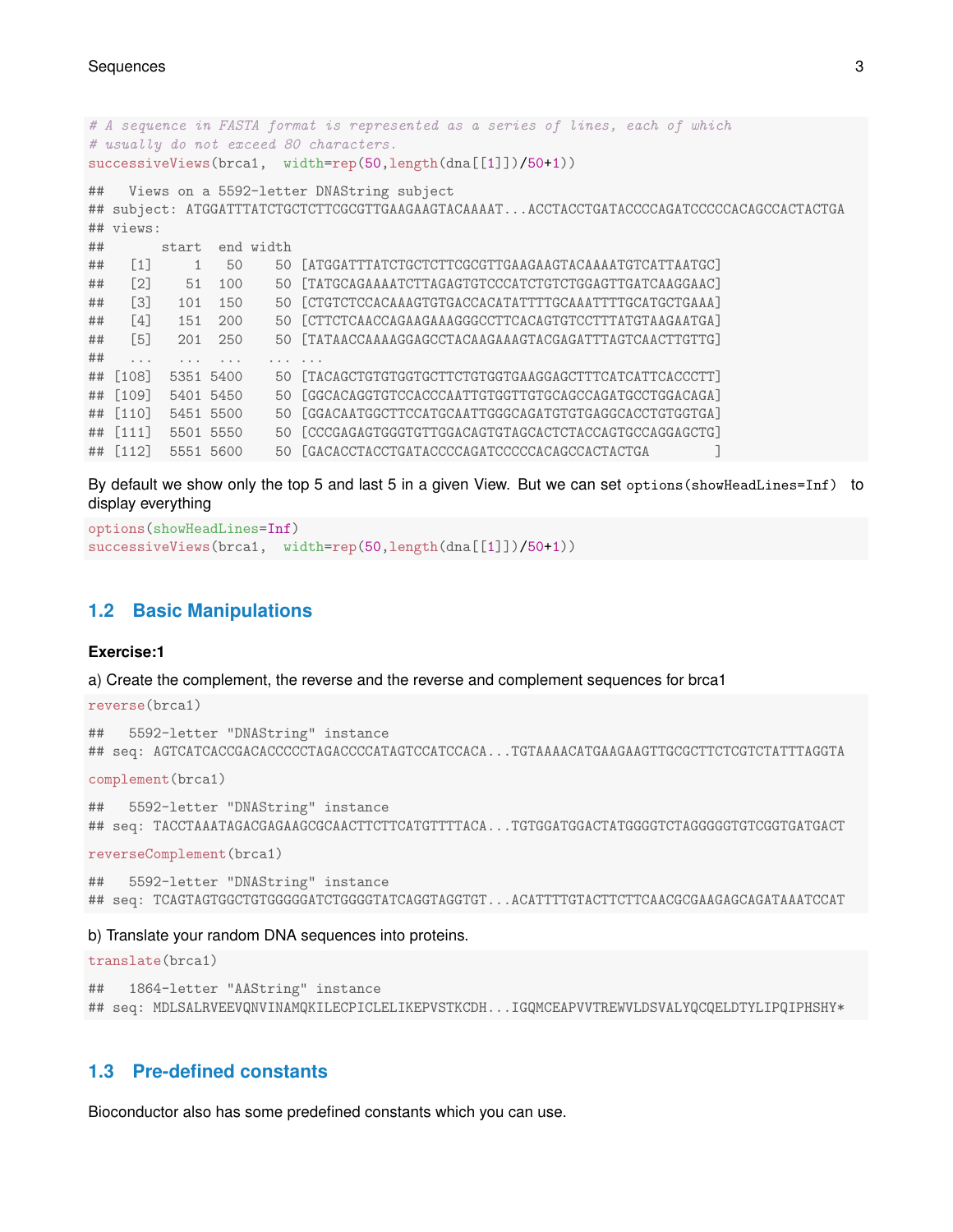DNA\_BASES

## [1] "A" "C" "G" "T" DNA\_ALPHABET ## [1] "A" "C" "G" "T" "M" "R" "W" "S" "Y" "K" "V" "H" "D" "B" "N" "-" "+" "." IUPAC\_CODE\_MAP ## A C G T M R W S Y K V H ## "A" "C" "G" "T" "AC" "AG" "AT" "CG" "CT" "GT" "ACG" "ACT" ## D B N ## "AGT" "CGT" "ACGT"

## <span id="page-3-0"></span>**1.4 Frequencies**

We can also find out various frequencies for our given GOI, lets look at brca2:

# what are the unique letter ? uniqueLetters(brca2) ## [1] "A" "C" "G" "T" alphabetFrequency(brca2) ## A C G T M R W S Y K V H D B N ## 3769 1784 1882 2822 0 0 0 0 0 0 0 0 0 0 0 0 0 0 alphabetFrequency(brca2, baseOnly=TRUE) ## A C G T other ## 3769 1784 1882 2822 0 dinucleotideFrequency(brca2) ## AA AC AG AT CA CC CG CT GA GC GG GT TA TC TG TT ## 1562 554 805 847 774 339 74 597 765 333 313 471 667 558 690 907 trinucleotideFrequency(brca2) ## AAA AAC AAG AAT ACA ACC ACG ACT AGA AGC AGG AGT ATA ATC ATG ATT CAA CAC CAG CAT CCA CCC ## 687 206 334 334 233 110 31 180 336 146 133 190 225 143 216 263 278 106 229 161 161 64 ## CCG CCT CGA CGC CGG CGT CTA CTC CTG CTT GAA GAC GAG GAT GCA GCC GCG GCT GGA GGC GGG GGT ## 12 102 22 15 12 25 116 107 184 190 369 102 122 172 146 71 12 104 152 59 36 66

#### you can also have oligonucleotideFrequency()

**Exercise:2** Can you find the GC content for BRCA1 and BRCA2? Hint: use alphabetFrequency

## GTA GTC GTG GTT TAA TAC TAG TAT TCA TCC TCG TCT TGA TGC TGG TGT TTA TTC TTG TTT ## 124 90 109 148 228 140 120 179 234 94 19 211 255 113 132 190 202 218 181 306

Solution:

```
gcContent <-
   function(x)\{alf <- alphabetFrequency(x, as.prob=TRUE)
    sum(alf[c("G","C")])
}
gcContent(brca1)
```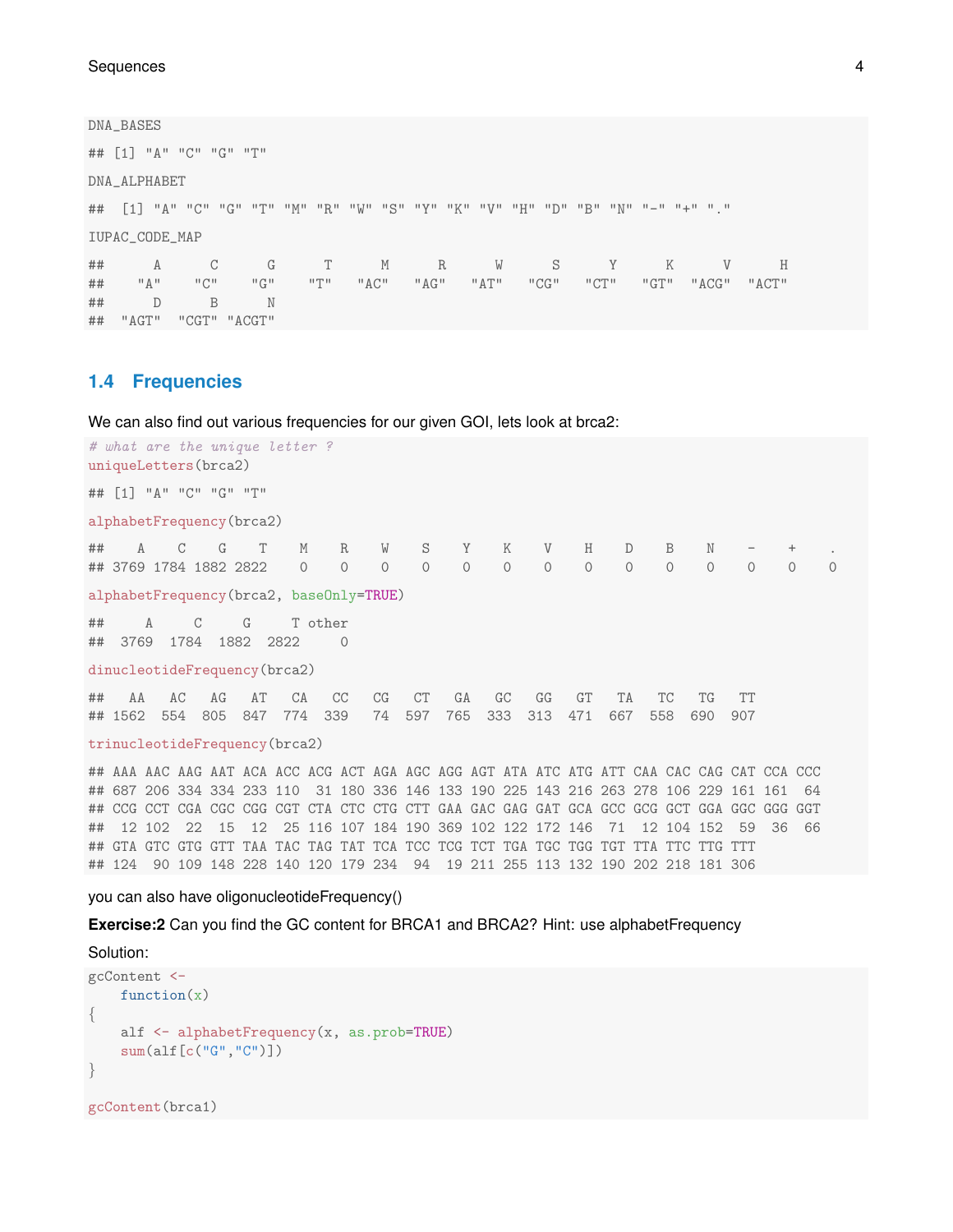## [1] 0.4122 gcContent(brca2) ## [1] 0.3574

## <span id="page-4-0"></span>**1.5 Bioconductor has data pacakges for your favourite organism**

## BSgenome Data Packages

- Full genomes stored in Biostrings containers
- Currently 16 organisms supported (Human, Mouse, Worm, Yeast, etc...)
- acilities for supporting new genomes (BSgenomeForge)

**Exercise:3** a. Can you find out the gc content for chromosome 17 ( home of BRCA1) and the gc content for chromosome 13 ( home of BRCA2)

library(BSgenome.Hsapiens.UCSC.hg19)

```
gcContent(Hsapiens[["chr17"]])
## [1] 0.4363
```
gcContent(Hsapiens[["chr13"]])

## [1] 0.3198

b. Please create a plot of the GC frequencies for all the primary chromosomes Please superimpose the frequencies of BRCA1 and BRCA2 on this plot Add title , legend and appropriate labels for the axes.

```
chrs <- paste0("chr", c(1:22,"X","Y"))
data <- sapply(chrs, function(x) gcContent(Hsapiens[[x]]))
names(data) <- chrs
plot(data,
    xlab="chromosomes",ylab="gc Frequencies",
    xlim=c(1,24),col="blue")
abline(h=gcContent(Hsapiens[["chr17"]]),col="red")
abline(h=gcContent(Hsapiens[["chr13"]]),col="orange")
title(main="gc Frequecies across Human Chromosomes", col.main="blue",
     font.main=4)
legend("topleft",c("chromsomes","brca1","brca2"), cex=0.8,
  col=c("blue","red","orange"), pch=21:22, lty=1:2)
```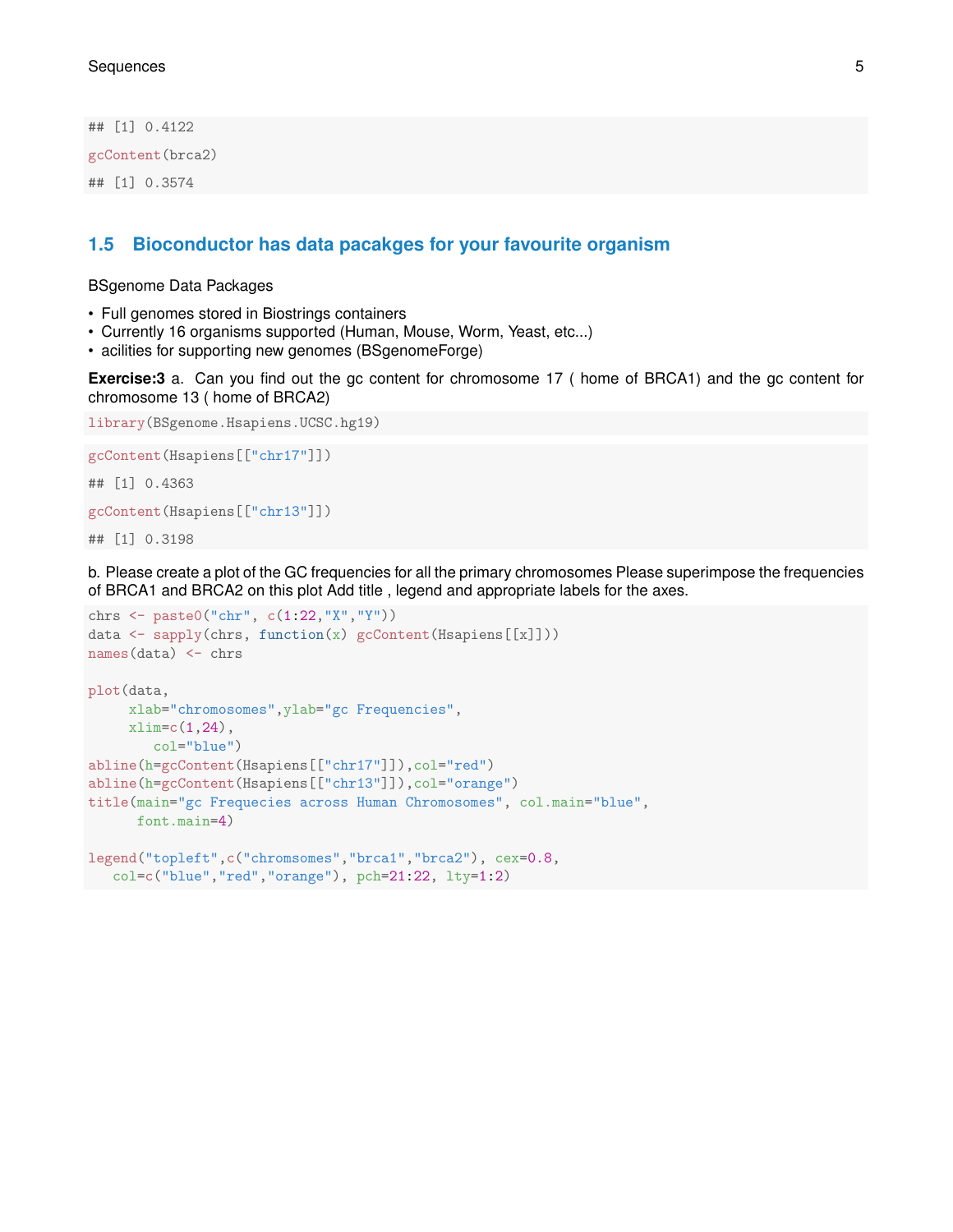

# **gc Frequecies across Human Chromosomes**

# <span id="page-5-0"></span>**2 Session Info**

Here is the output of sessionInfo on the system on which this document was compiled:

```
sessionInfo()
## R Under development (unstable) (2014-02-23 r65064)
## Platform: x86_64-unknown-linux-gnu (64-bit)
##
## locale:
```